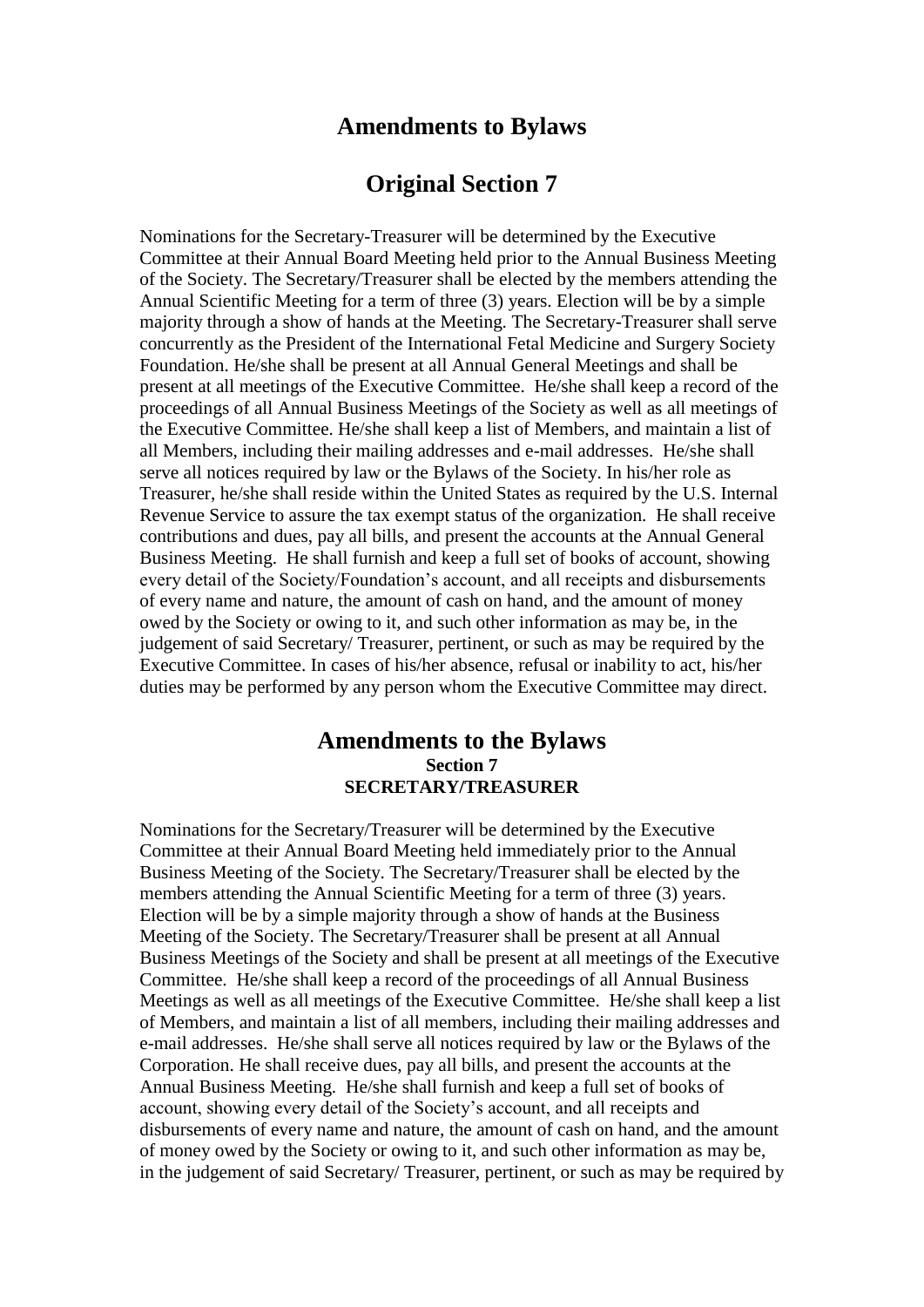the Executive Committee. These accounts must comply with General Accounting Principles. The Secretary/Treasurer must present an Annual Statement of Accounts detailing money received, disbursements and the current state of the financial position of the Society at the Annual Business Meeting of the Society. In cases of his/her absence, refusal or inability to act, his/her duties may be performed by any person whom the Executive Committee may direct.

## **Section 8 PRESIDENT OF THE INTERNATIONAL FETAL MEDICINE AND SURGERY FOUNDATION**

The President of the International Fetal Medicine and Surgery Society Foundation shall be a voting member of the Executive Committee. He/She will hold in trust the funds ascribed to the International Fetal Medicine and Surgery Society Foundation. He/she will provide funds for the VandenBerghe-Storz Travelling Fellowships to be awarded to Young Investigators to assist them to travel to the Annual Scientific Meeting of the Society to present their research. He/she shall furnish and keep a full set of books of account, showing every detail of the Foundation's accounts, and all receipts and disbursements of every name and nature, the amount of cash on hand, and the amount of money owed by the Foundation or owing to it, and such other information as may be or such as may be required by the Executive Committee. These accounts must comply with General Accounting Principles. In his/her role as President of the International Fetal Medicine and Surgery Society Foundation, he/she shall reside within the United States as required by the U.S. Internal Revenue Service to assure the tax exempt status of the organization. The President of the International Fetal Medicine and Surgery Society Foundation must present an Annual Statement of Accounts detailing money received, money disbursed and the current state of the financial position of the Foundation at the Annual Business Meeting of the Society. The Annual Statement of accounts must be provided to the Secretary/Treasurer prior to the Annual Business Meeting of the Society and must be presented to the Annual Business Meeting of the Society by either the President of the International Fetal Medicine and Surgery Society Foundation or by the Secretary/Treasurer. In cases of his/her absence, refusal or inability to act, his/her duties may be performed by the Secretary/Treasurer or any other person whom the Executive Committee may direct.

**Acceptance of these amendments to the bylaws will require the following changes to the Bylaws:-**

> **Section 8 ARCHIVIST Becomes**

**Section 9 ARCHIVIST**

**Section 9 AT LARGE PAST PRESIDENT Becomes**

**Section 10 AT LARGE PAST PRESIDENT**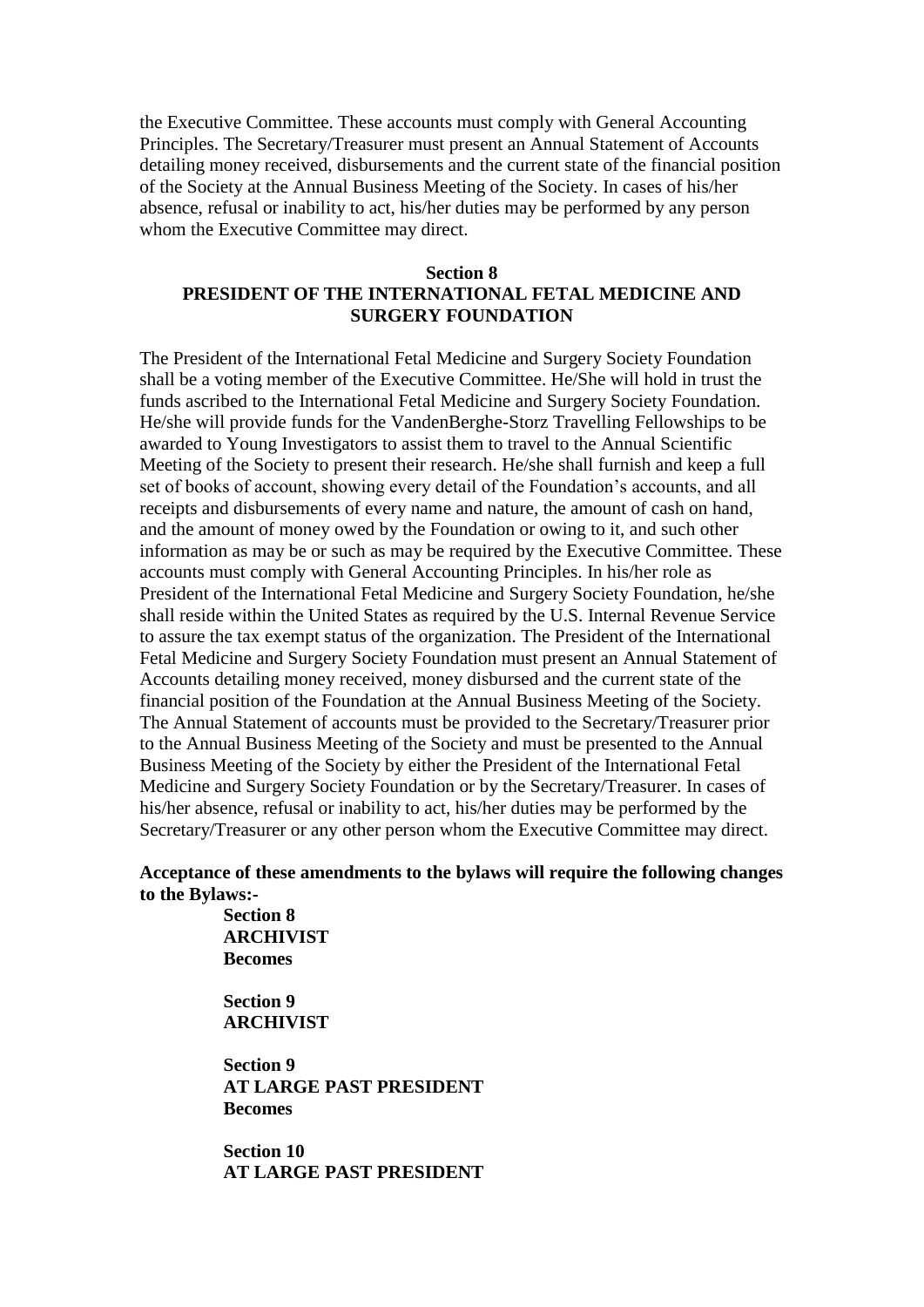**Section 10 POWER OF EXECUTIVE COMMITTEE Becomes**

**Section 11 POWER OF EXECUTIVE COMMITTEE**

**Section 11 COMMITTEES Becomes**

**Section 12 COMMITTEES**

**Section 12 MEMBERSHIPS Becomes**

**Section 13 MEMBERSHIPS**

**Section 13 MEMBERSHIP DUES Becomes**

**Section 14 MEMBERSHIP DUES** 

**Section 14 Termination of Membership Becomes**

**Section 15 Termination of Membership**

**Section 16 LIABILITY AND INSURANCE Becomes**

**Section 17 LIABILITY AND INSURANCE**

**Section 17 DONATIONS Becomes**

**Section 18 DONATIONS**